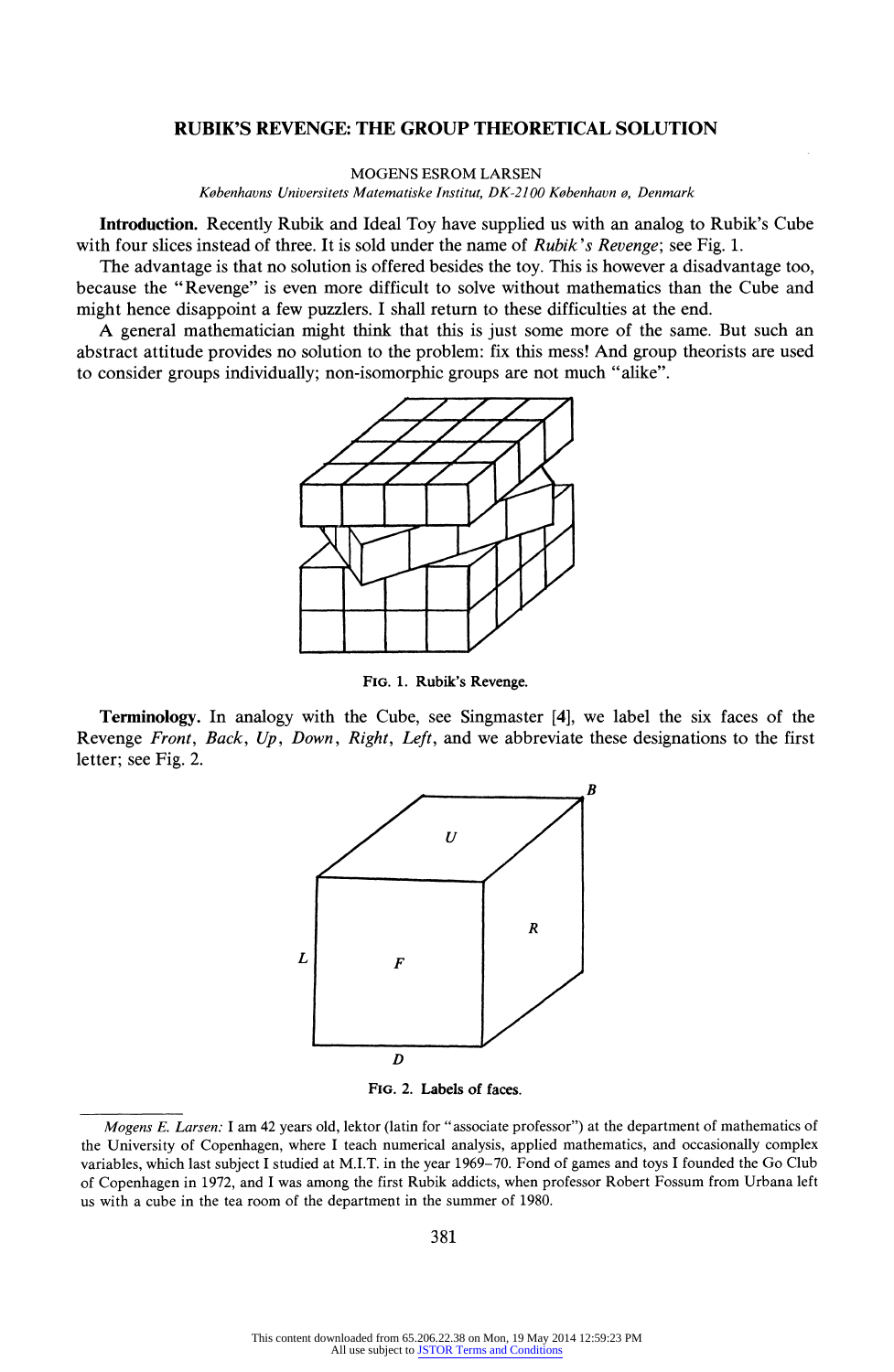

FIG. 3



FIG. 4

A move of one of the six faces is denoted with the capital letter beginning the name of that face followed by a +, - or 2. The "+" stands for turning the face  $90^{\circ}$  clockwise (seen from the oatside), " $-$ " for turning it 90 $^{\circ}$  the other way and "2" for turning 180 $^{\circ}$  (any way). Fig. 3 shows an example. This is the same as for the Cube.

For the Revenge there is also the possibility of turning the slice next to the face. We shall denote the turn of an interior slice by the gothic capital letter of the adjacent face, together with a  $+$ ,  $-$  or 2 having the same meaning as above. Fig. 4 shows an example.

An operation is denoted in the order in which the turns are supposed to be done. For example

## $F^+L^-$ u-

means: "Turn the front face with the clock, then turn the left face against the clock and last turn the middle upper slice against the clock."

Finally we shall call the small cube-bricks of which the big cube is built *cubinos*. These are divided in three classes known respectively as *corner-cubinos* (8 of them), edge-cubinos (24 of them) and center-cubinos (24 of them) as shown on Fig. 5.

The groups of possible operations are denoted by large capitals, while abstract groups are denoted by gothic capitals.

The groups. The operations form a group in a natural way. The product of two operations is merely doing these two operations one after the other in the order of writing:

 $(F^+L^-\mathfrak{U}^-)(\mathfrak{R}^+D^2) = F^+L^-\mathfrak{U}^-\mathfrak{R}^+D^2.$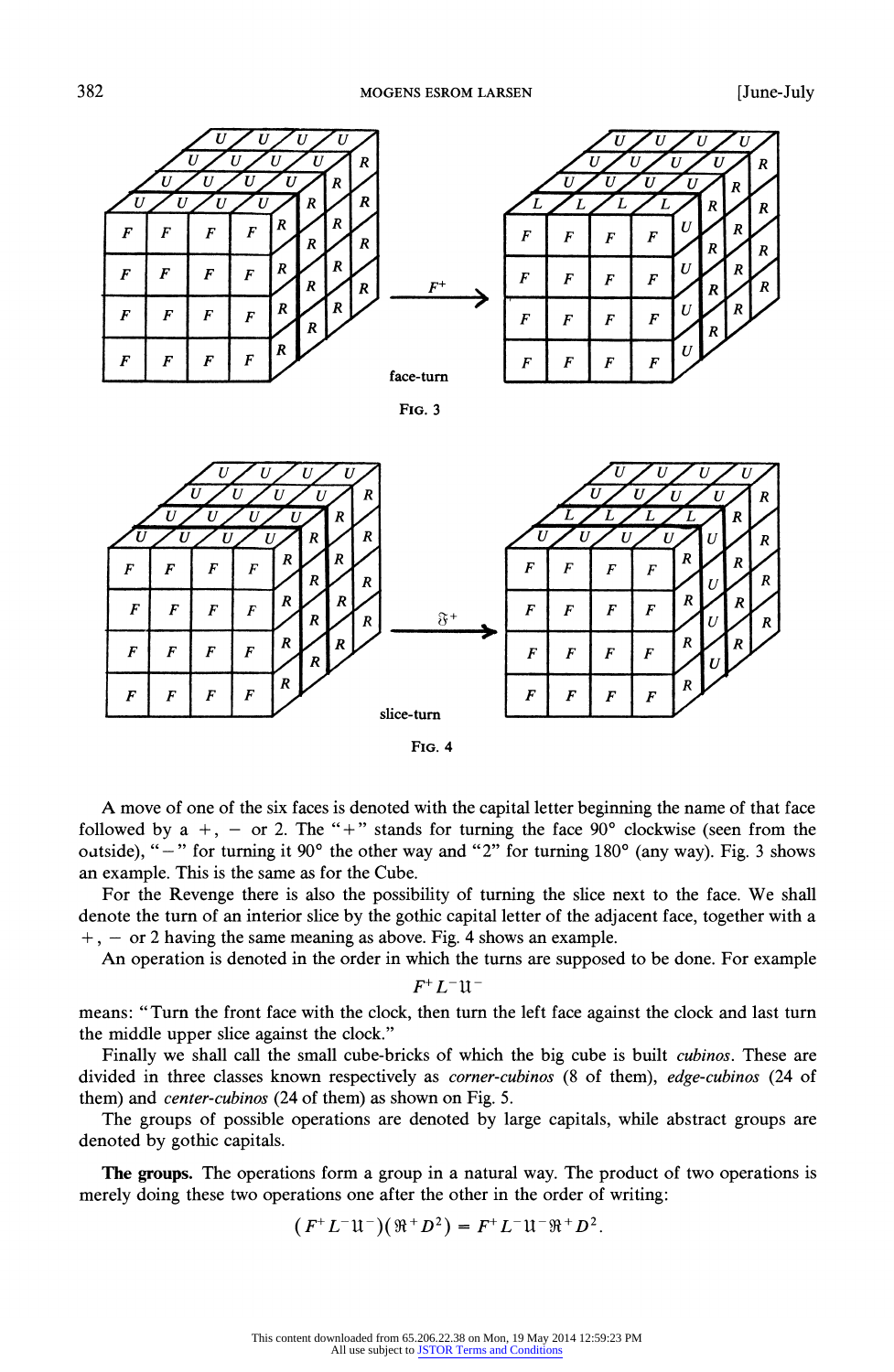This product is obviously associative. The identity is the operation  $E$  of doing "no turns".

We introduce the rules of reductions. (Symbol " $F$ " may be replaced by any of the other 12 basic symbols.)

$$
F^+F^- = E
$$
  
\n
$$
F^-F^+ = E
$$
  
\n
$$
F^+F^+ = F^2
$$
  
\n
$$
F^-F^- = F^2
$$
  
\n
$$
F^2F^2 = E.
$$

For convenience we shall also write for the inverse

$$
(F^+L^- \mathfrak{U}^-)^- = \mathfrak{U}^+L^+F^-
$$





Note that the inverse is obtained by putting the symbols in reverse order and changing  $+ -$  to  $-+$ . This may easily be checked by reducing as in the following example.

$$
(F^+L^- \mathfrak{U}^-)(\mathfrak{U}^+L^+F^-)=E.
$$

Let us denote the group of operations by  $\mathcal G$ . This group is infinite and generated by the twelve elements of order 4:

$$
F^+, B^+, U^+, D^+, R^+, L^+, \mathfrak{F}^+, \mathfrak{B}^+, \mathfrak{U}^+, \mathfrak{D}^+, \mathfrak{R}^+, \mathfrak{L}^+
$$

Let us label the 96 cubino-faces with numbers from 1 to 96; see Fig. 6. (It does not matter how they are labeled.)

Each operation corresponds to a permutation of these 96 figures, obtained by applying the operation to the labeled Revenge. Now, the product of two operations corresponds to the product of the corresponding permutations. So this correspondence is a homomorphism

$$
\varphi\colon \mathfrak{G}\to\mathfrak{S}_{96},
$$

where  $\mathfrak{S}_n$  is the symmetric group of permutations of n elements (see [1], p. 54; [3], p. 30).

The problem is to get a hold of  $\varphi$ . For example, given  $\pi \in \mathfrak{S}_{96}$ , which represents a required pattern on the Revenge, *find* an operation  $X \in \mathcal{B}$  with

$$
\pi=\varphi(X),
$$

means a construction of the required pattern from the solved state. Of course  $\pi$  must be in the range of  $\varphi$ , else X does not exist. Let

$$
\mathbf{R}=\varphi(\mathfrak{G})\subset\mathfrak{S}_{96}.
$$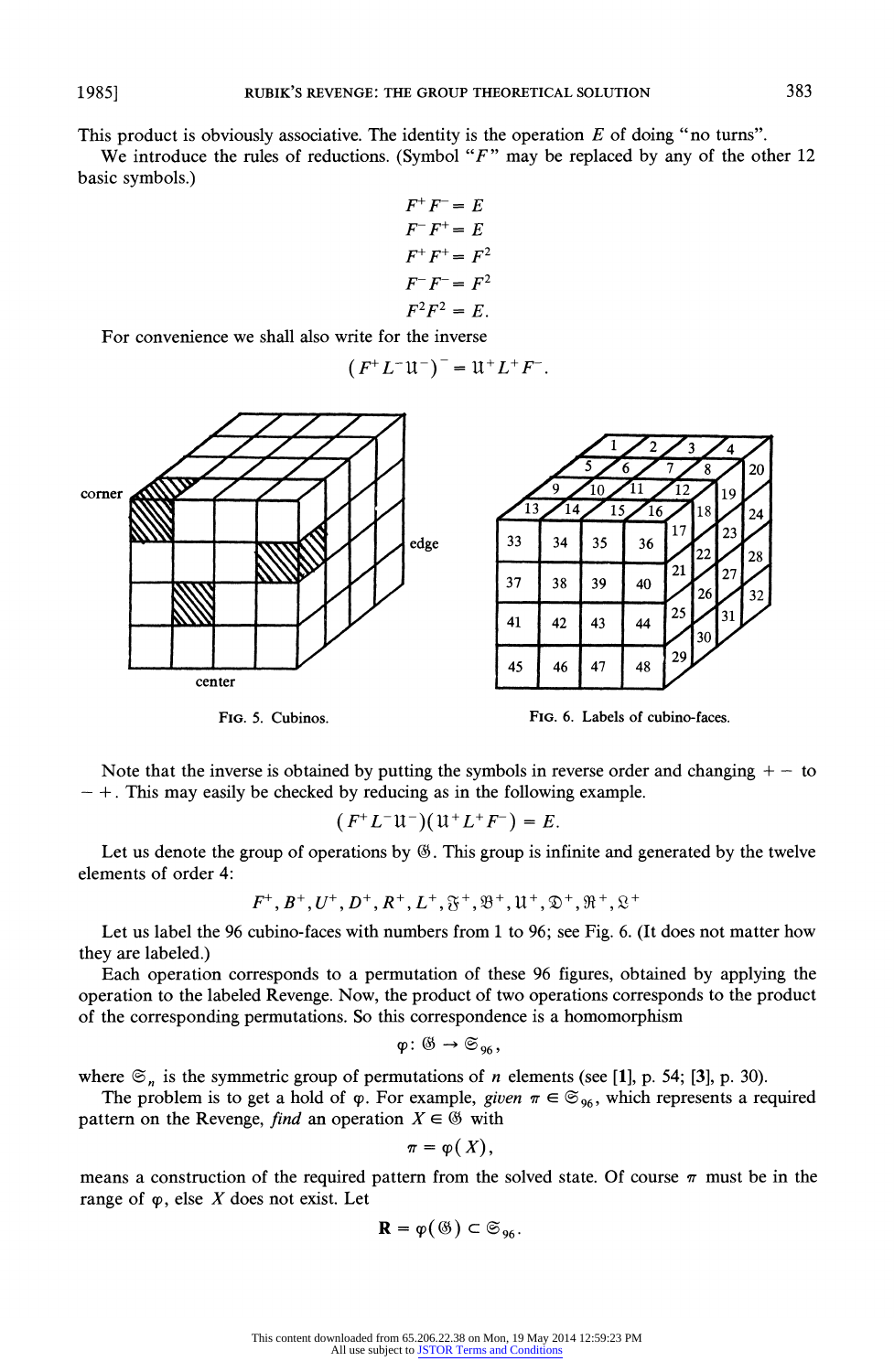384 MOGENS ESROM LARSEN [June-July

Then  **is the group of permutations obtainable by the possible operations. The structure of**  $**R**$  **can** be investigated in several ways.

One of the problems is to find the order of **R** (which is finite and less than 96!  $\approx 10^{150}$ ).

Another problem is to write down in a convenient way an operation from  $\varphi^{-1}(\pi)$  for any given  $\pi \in \mathbf{R}$ .

Let  $\epsilon$  be the identity permutation which fixes everything, and

$$
\mathfrak{E}=\phi^{-1}(\,\varepsilon)\subset\mathfrak{G}
$$

the kernel of  $\varphi$ . Then  $\mathfrak{E}$  is the group of operations leaving all cubino-faces unmoved. Thus we have a factor group

$$
\mathbf{R} \simeq \mathfrak{G}/\mathfrak{E}.
$$

It is not possible by any operation to turn any cubino-face around itself on the place where it is, because both types of operations,  $F^+$  and  $\mathfrak{F}^+$ , preserve orientation, that is, the corner nearest the center remains nearest the center; see Fig. 7.



FIG. 7. Preservation of cubino-face orientation.

But it is possible to permute the four equally coloured center-cubinos among themselves. This means that the order of  $\bf{R}$  is bigger than the number of visible patterns. Therefore, let  $\bf{C}_0$  denote the subgroup of R permuting each of the six classes of four equal center-cubinos among themselves (i.e.,  $C_0$  consists of the invisible operations). This group  $C_0$  is not normal in R, but nevertheless, the number of patterns of the Revenge is the number of cosets to  $C_0$  in R. (This is to say, two patterns in R look the same, if one is obtained from the other by permutation of some equal center-cubinos of like color.)

The structure of the group R. Each operation creates a permutation of the 56 cubinos and sometimes aturn of some of them too. But is it not possible to move any cubino to an arbitrary prescribed position.

The 8 comer-cubinos are permuted among themselves and if possible turned individually.

The 24 edge-cubinos are permuted among themselves and if possible flipped individually (we shall see that this flip is actually impossible).

The 24 center-cubinos are permuted among themselves, but as explained above, they cannot be rotated individually.

This means that each operation creates three simultaneous permutations of the three kinds mentioned above together with some turns and flippings. We shall now examine each of these kinds in more detail.

# The corner-cubinos

First we consider the corners ignoring edges and centers. (We can imagine the Revenge with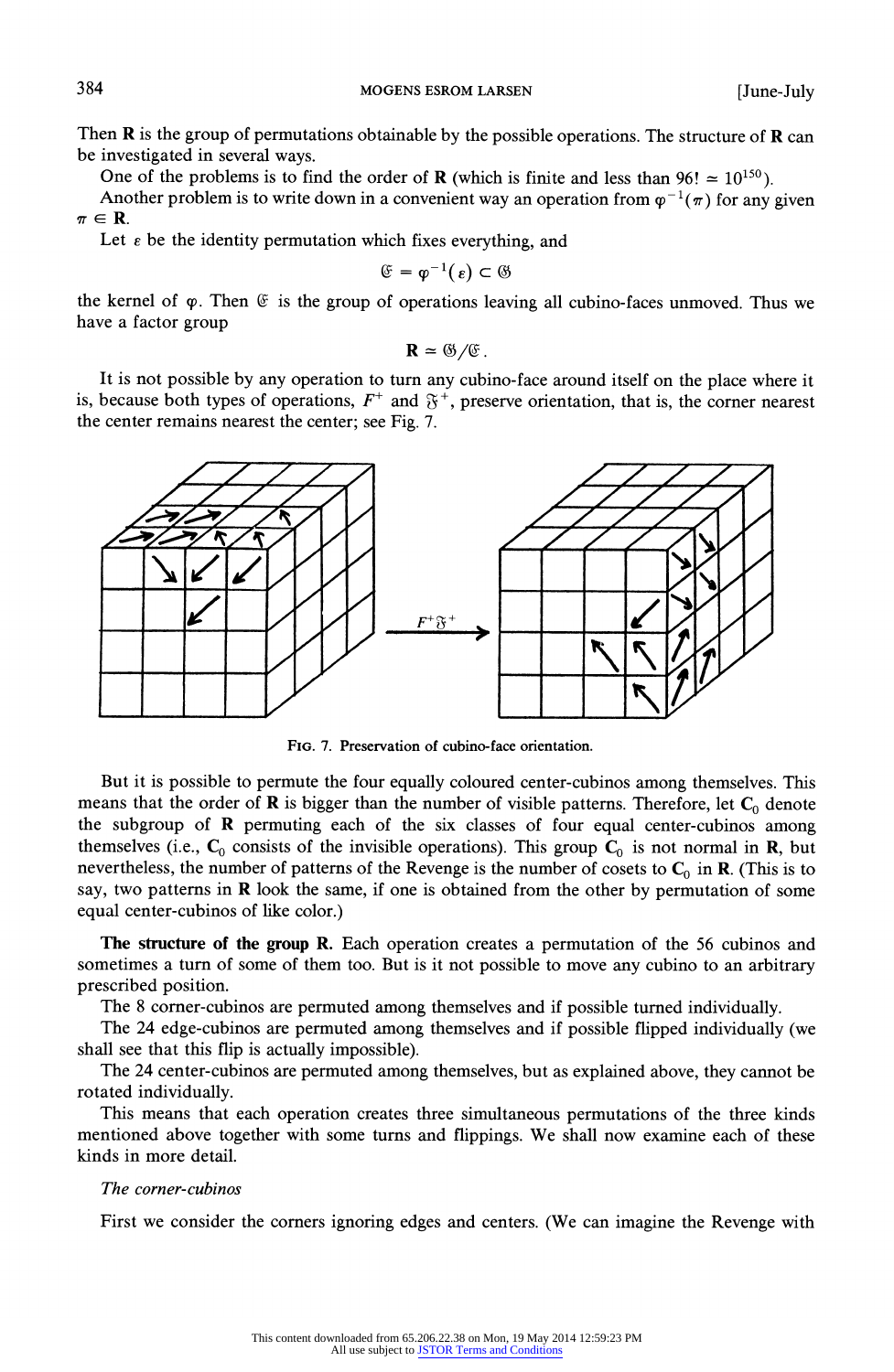edges and centers painted all black.) Then the most we can hope to do with the corner-cubinos is to obtain any permutation of them from  $\mathfrak{S}_8$  together with any 8-tuple of turns from  $\mathfrak{S}_3$  (the cyclic group of order 3). This means a total of  $3<sup>8</sup>8!$  patterns.

Group-theoretically we consider these patterns as forming agroup of permutations, the so-called wreath product of  $3_3$  by  $\mathfrak{S}_8$ , written

 $3,1$   $\mathfrak{S}_8$ 

(see [1], p. 81; [4], p. 59).

Intuitively the group  $3_3 \vee \mathfrak{S}_8$  contains a subgroup leaving all corner-cubinos on their places, but turning them individually. This subgroup is normal and isomorphic to  $3\frac{8}{3}$ . The corresponding factorgroup consists of the permutations of the 8 corner-cubinos ignoring their possible turns, that is

$$
(3_3 \cup \mathfrak{S}_8)/3_3^8 \simeq \mathfrak{S}_8.
$$

The possible operations create a subgroup  $\&$  of  $3_3 \vee \mathfrak{S}_8$ . This is the same as it is for the standard Cube, because the comer-cubinos are not affected by the slice-turns. From the analysis of the Cube (see [2], p. 50; [4], p. 17) we know that  $\hat{\varphi}$  has index 3 in  $\mathcal{S}_3 \setminus \mathfrak{S}_8$ . Indeed, the sum of all turns of corner-cubinos must be divisible by 3.

Next we consider the subgroup  $H$  of  $R$  consisting of those permutations obtainable by operations fixing edge-cubinos and center-cubinos. The group H is isomorphic to a subgroup of  $\&$ . The group H is as above the same for the Revenge as for the Cube and hence of index 2 in  $\&$ . It contains the subgroup of turns without permutations, T

$$
\mathbf{T} \simeq 3_3^7,
$$

and the corresponding factorgroup is isomorphic to  $\mathfrak{A}_8$ , the alternating group of even permutations of 8 elements (see [1], p. 59; [3], p. 32),

$$
H/T \simeq \mathfrak{A}_8.
$$

Hence the order of **H** is  $3^7 \cdot \frac{1}{2} \cdot 8!$ 

The fact that H has index 2 in  $\tilde{\varphi}$  means that we can only create an odd permutation of comer-cubinos at the expense of some odd permutation of either edge-cubinos or center-cubinos. We shall return to this problem in the following section.

### The center-cubinos

First we consider the center-cubinos ignoring corners and edges. Then the most we can hope to do with the center-cubinos is to obtain any permutation of them from  $\mathfrak{S}_{24}$ , because they cannot be rotated, as already mentioned.

The possible operations create a subgroup  $\mathfrak{C}$  of  $\mathfrak{S}_{24}$ . We shall compute  $\mathfrak{C}$  below.

Next we consider the subgroup  $C$  of  $R$  consisting of those permutations obtainable by operations fixing edge-cubinos and corner-cubinos. The group  $C$  is isomorphic to a subgroup of (C, let us write

$$
\mathbf{C}\subset\mathbb{C}\subset\mathfrak{S}_{_{24}}.
$$

It turns out that C is isomorphic to the alternating group of even permutations of 24 elements, and that  $E$  is isomorphic to the symmetric group itself.

Before computing these groups we shall recall a couple of notations from group theory.

The *commutator* of two group elements  $X$  and  $Y$  is defined as

# $\left(\text{commutator}\right) \qquad \qquad \left[X, Y\right] = XYX^{-}Y^{-}$

(see [1], p. 138; [2], p. 33; [3], p. 48; [4], p. 17).

REMARK 1. Two group elements  $X$  and  $Y$  commute exactly when the commutator of them is the neutral element,  $[X, Y] = E$ .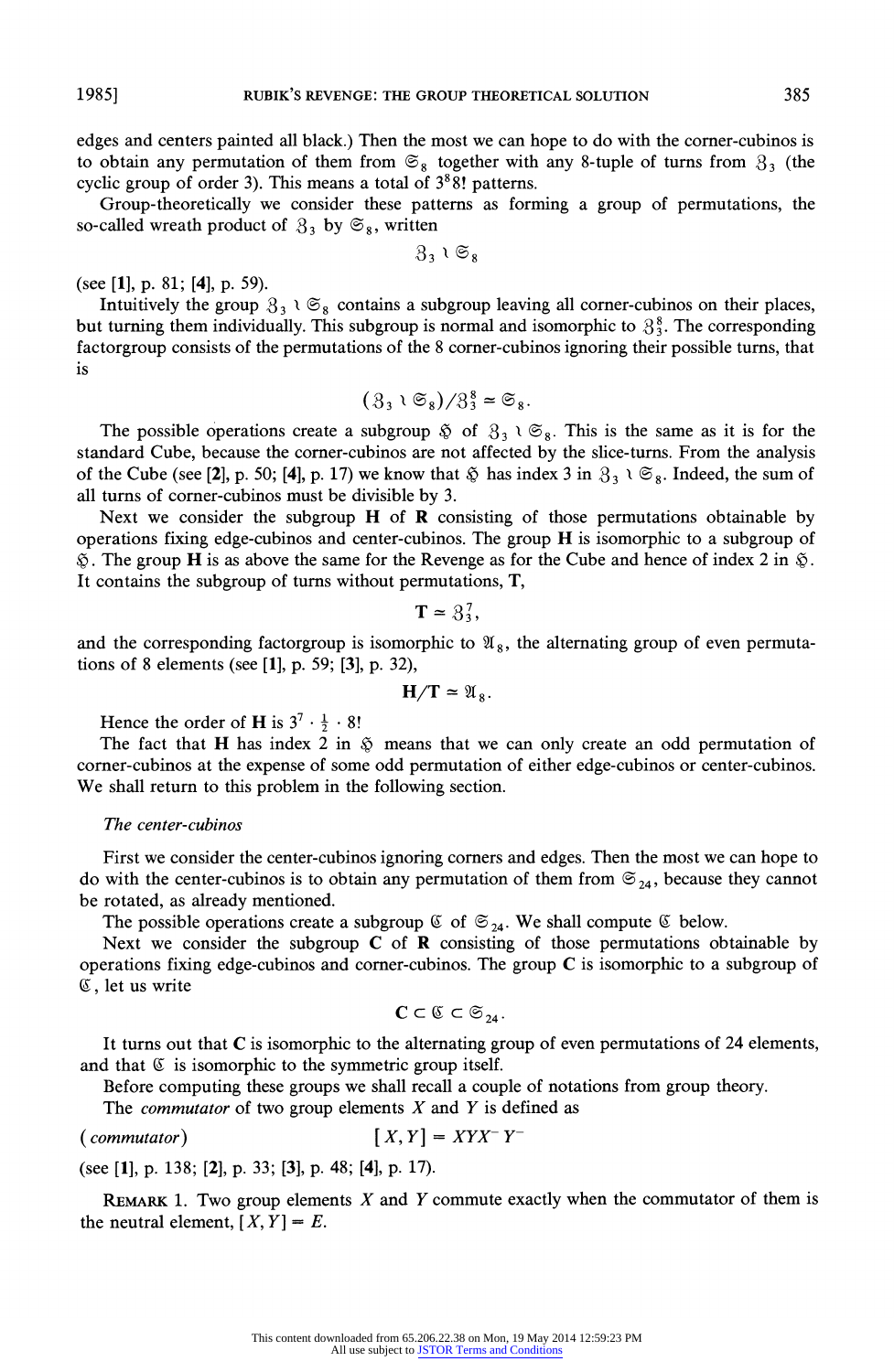REMARK 2. The inverse of a commutator is the "reverse"

$$
[X,Y]^- = [Y,X].
$$

The *conjugate* of a group element  $X$  *under* the group element  $Y$  is

(conjugate) YXY-,

(see [1], p. 13; [2], p. 31; [4], p. 13).

REMARK 3. On the Cube and the Revenge we consider the conjugate of a "nice" operation  $X$ as follows. The operation  $X$  is for example a cycle of 3 cubinos. The operation  $Y$  moves 3 cubinos which we want to cycle to the locations where  $X$  operate. The irrelevant mess  $Y$  might create is cleared up by  $Y^-$  at the same time as the 3 wanted cubinos are returned to the original 3 places, but cycled. (This fact is reckoned in mathematics athe theorem that conjugate permutations have the same structure of cycles; see [1], p. 54.)

REMARK 4. It is fairly easy to see that there is a possible permutation in R which moves 3 distinct center-cubinos to any stipulated locations (no assumption is made about other cubinos). The same is independently true about edge-cubinos.

We shall now return to the computation of the center-groups.

THEOREM 1.  $C \approx \mathfrak{A}_{24}$  and  $\mathfrak{C} \approx \mathfrak{S}_{24}$ .

*Proof.* The group  $C$  contains the 3-cycle (1), see Fig. 8.

(1)  $[{\mathfrak{F}}^+, {\mathfrak{D}}^+] , U^- ] \in {\bf C}.$ 



FIG. 8. A 3-cycle of center-cubinos.

It is obvious from Remarks 3 and 4 that we can obtain any 3-cycle of center-cubinos by conjugation of this one. Hence C contains all the 3-cycles of center-cubinos.

Any alternating group is generated by the set of 3-cycles (see [1], p. 61; [3], p. 33). Hence we must have the inclusion

$$
\mathfrak{A}_{24} \subset \mathbf{C} \subset \mathfrak{C} \subset \mathfrak{S}_{24}.
$$

Now,  $F^+ \in \mathbb{C}$  is a cycle of length 4 and hence an odd permutation. So  $\mathbb{C}$  is greater than  $\mathfrak{A}_{24}$ and we must have

$$
\mathfrak{C} \simeq \mathfrak{S}_{24}.
$$

On the other hand,  $F^+ \in \mathbb{R}$  consists of 4 cycles of length 4 and hence is even, see Fig. 9. Indeed, it contains one 4-cycle of corner-cubinos, one 4-cycle of center-cubinos and two 4-cycles of edge-cubinos. Hence it can only give an odd permutation of center-cubinos simultaneously with an odd permutation of corner-cubinos. So, when corner-cubinos are kept fixed (the even permutation of nothing), then the center-cubinos must be permuted by an even permutation.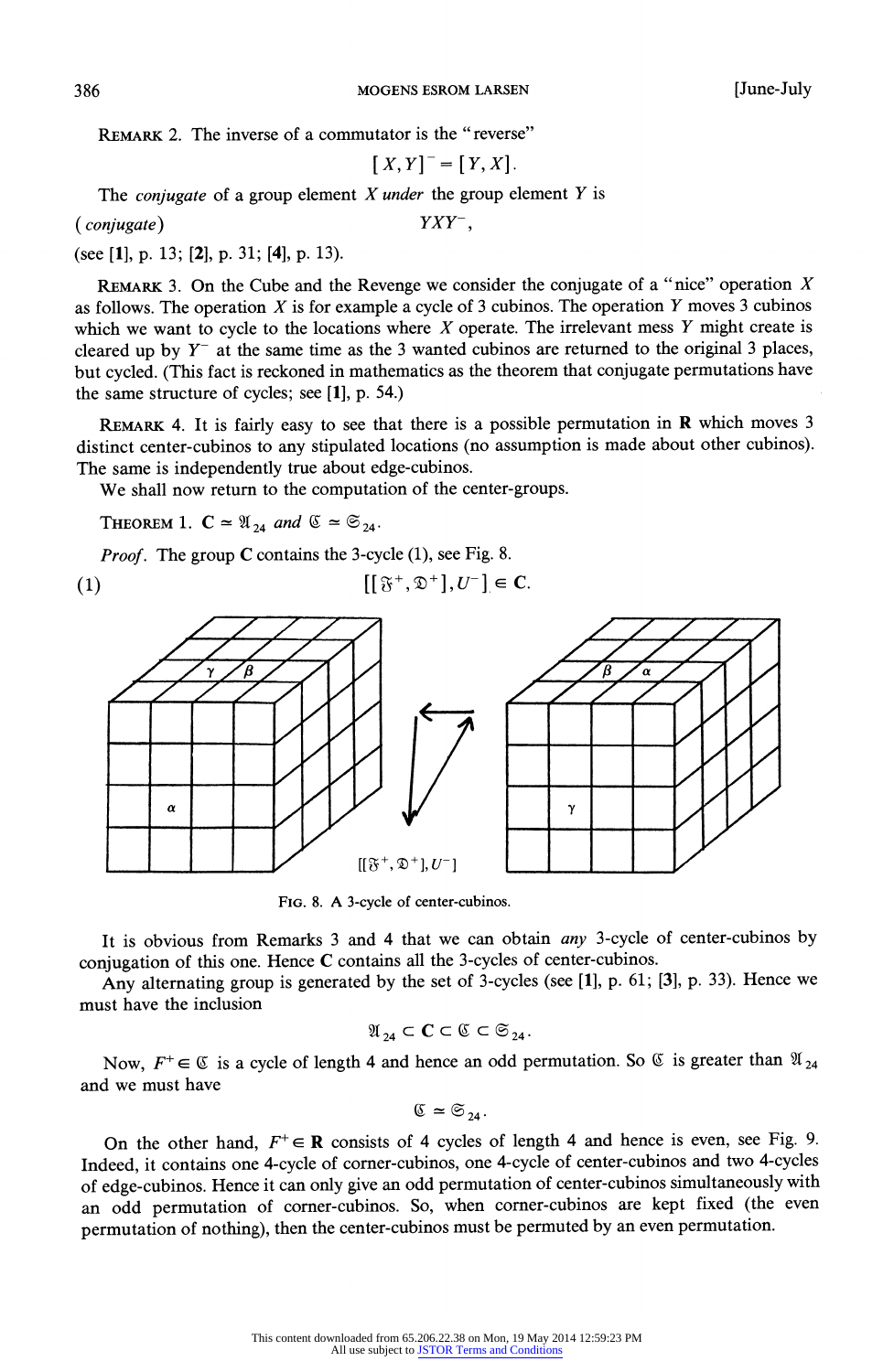



And  $\mathfrak{F}^+ \in \mathbb{R}$  consists of 3 cycles of length 4, so this is odd. But one of them is a 4-cycle of edge-cubinos and the remaining two are 4-cycles of center-cubinos. So, considered as a permutation of center-cubinos  $\mathfrak{F}^+$  is even.

Conclusion. No operation in C can be an odd permutation. Hence

 $C \approx \mathfrak{A}_{24}.$   $\Box$ 

The order of  $\mathfrak C$  then is 24!, and for **C** it is  $\frac{1}{2} \cdot 24!$ .

The fact that C has index 2 in  $\mathfrak G$  means that we are only able to create an odd permutation of center-cubinos at the expense of some other odd permutation. From the proof it follows that the other odd permutation must be a permutation of the corner-cubinos.

The last fact may be explained further. Consider the group  $\mathfrak P$  of permutations of corner-cubinos and center-cubinos while ignoring the edge-cubinos. The group  $\mathfrak P$  must be isomorphic to a subgroup of  $\frac{6}{3} \times \mathcal{C}$ . The meaning of the restriction above is then that a pair of permutations  $(X, Y) \in \mathfrak{F} \times \mathfrak{C}$  belongs to  $\mathfrak{P}$  if and only if the permutations  $X \in \mathfrak{F}$  and  $Y \in \mathfrak{C}$  have the same parity. This means that  $\mathfrak{P}$  is the subgroup of  $\mathfrak{P} \times \mathfrak{C}$  of index 2 consisting of all operations that are even as permutations of these 32 cubinos.

Still unsettled is the question of the group **P** consisting of those operations from  $\mathfrak{P}$  which fix all edge-cubinos. Obviously they include all pairs from  $H \times C$ . We can thus say

 $H \times C \subset P \subset \mathfrak{P},$ 

and as  $H \times C$  has index 2 in  $\mathfrak{B}$ , we know now that **P** is one or the other.

When we have computed the edge-groups, we shall be able to show that

$$
\mathbf{P}=\mathfrak{P}.
$$

#### The edge-cubinos

First we consider the edge-cubinos ignoring corners and centers. Then the most we can hope to do with the edge-cubinos is to obtain any permutation of them from  $\mathfrak{S}_{24}$  together with any 24-tuple of flips from  $3<sub>2</sub>$ . It turns out that edge-cubinos cannot be flipped, so it is enough to consider the subgroups of  $\mathfrak{S}_{24}$  and we can avoid the wreath product.

THEOREM 2. No operation flips any edge-cubino.

Proof. If an edge-cubino is flipped, then the orientation from Fig. 7 must look like Fig. 10. But this is not obtainable, because the cubino-faces then do not preserve orientation.  $\Box$ 

REMARK. It is also true that if an edge-cubino is physically removed, the hidden "foot" will be revealed to be asymmetric.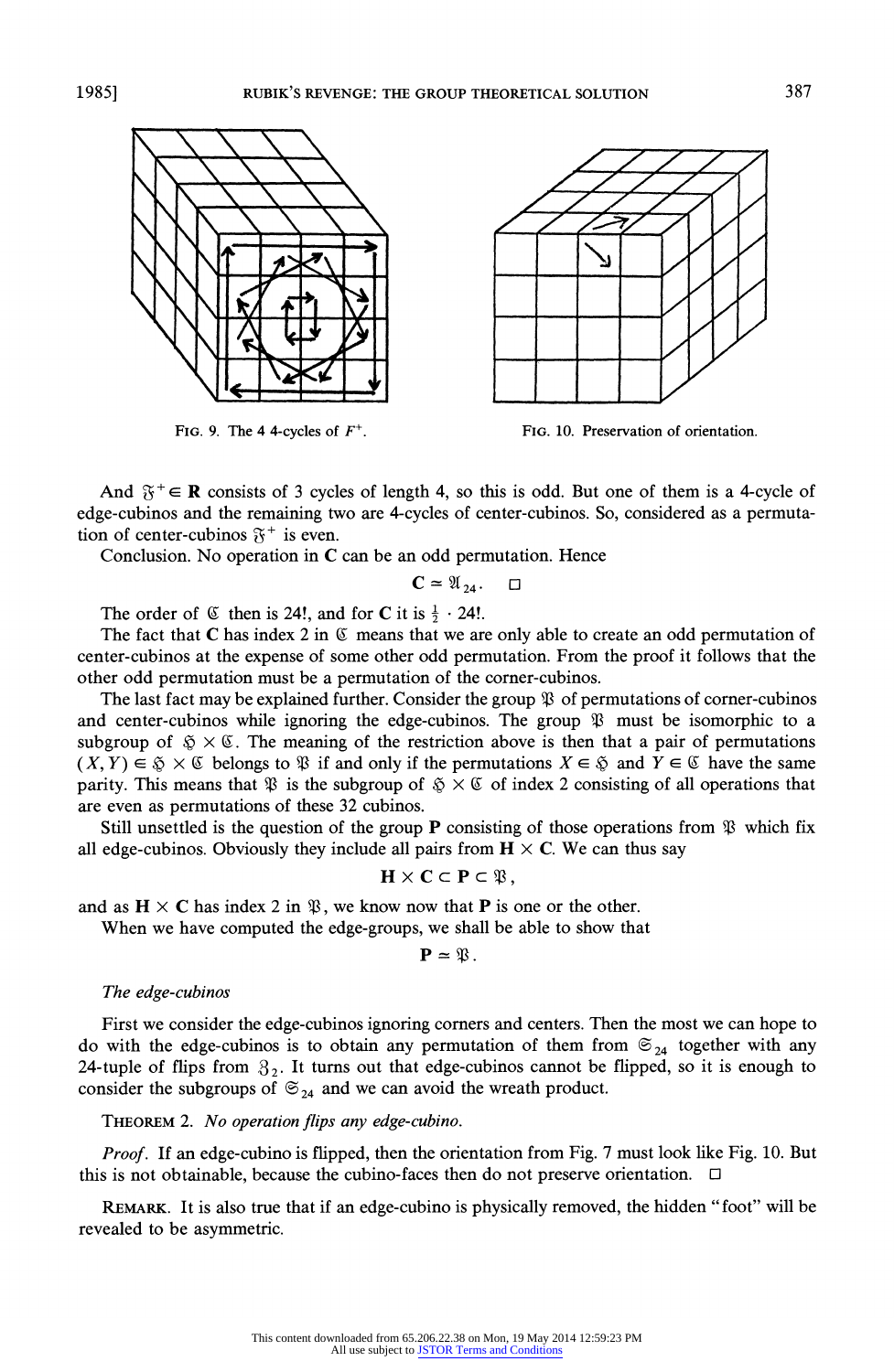388 MOGENS ESROM LARSEN [June-July

This means that for any given location and any given edge-cubino, it can only be oriented in one way. Hence we can consider the group of operations on the edges as a permutation group  $\Re$ of the 24 edge-cubinos, i.e.,  $\Re \subset \mathfrak{S}_{24}$ .

Next we consider the subgroup  $K$  of  $R$  of operations on the edge-cubinos fixing the centercubinos and the corner-cubinos.

We have from Theorem 2, that

$$
\mathbf{K} \subset \mathbb{R} \subset \mathfrak{S}_{24}.
$$

They all turn out to be equal.

THEOREM 3.

$$
\mathbf{K} \simeq \mathbb{R} \simeq \mathfrak{S}_{24}.
$$

Proof. At first we prove that

 $\mathfrak{A}_{24} \subset \mathbf{K}$ .

The group **K** contains the 3-cycle (2); see Fig. 11.





FIG. 11. A 3-cycle of edge-cubinos.

It is obvious from Remarks 3 and 4 that we can obtain any 3-cycle of edge-cubinos by conjugation of this one. Hence K contains all 3-cycles of edge-cubinos and thereby  $\mathfrak{A}_{24}$ .

It is obvious that  $\Re$  contains an odd permutation,  $\mathfrak{F}^+ \in \Re$  is a 4-cycle of edge-cubinos and odd.

But  $\mathfrak{F}^+$  indicates the existence of a 4-cycle in **K** too.  $\mathfrak{F}^+$  consists of a 4-cycle of edge-cubinos together with two 4-cycles of center-cubinos. A permutation of center-cubinos made of two 4-cycles is even and hence belongs to C according to Theorem 1. This means that we can rearrange the center-cubinos with the help of a permutation from C, that is a permutation fixing all other cubinos. Doing this we are left with exactly one 4-cycle of edge-cubinos, which is the wanted odd permutation in **K**. So **K** is bigger than  $\mathfrak{A}_{24}$  and hence equal to  $\mathfrak{S}_{24}$ .  $\Box$ 

The orders of **K** and  $\Re$  are both 24!.

The fact that  $K \approx \Re$  ( $\approx \mathfrak{S}_{24}$ ) means that any permutation of edge-cubinos can be done without disturbing the others. This also means that any permutation in  $\mathfrak P$  can be done without changing the edge-cubinos. So from this follows, that

 $\mathbf{P} \simeq \mathfrak{P}$ .

The structure of  $\mathbf R$ 

The result in Theorem 2 says about **R**, that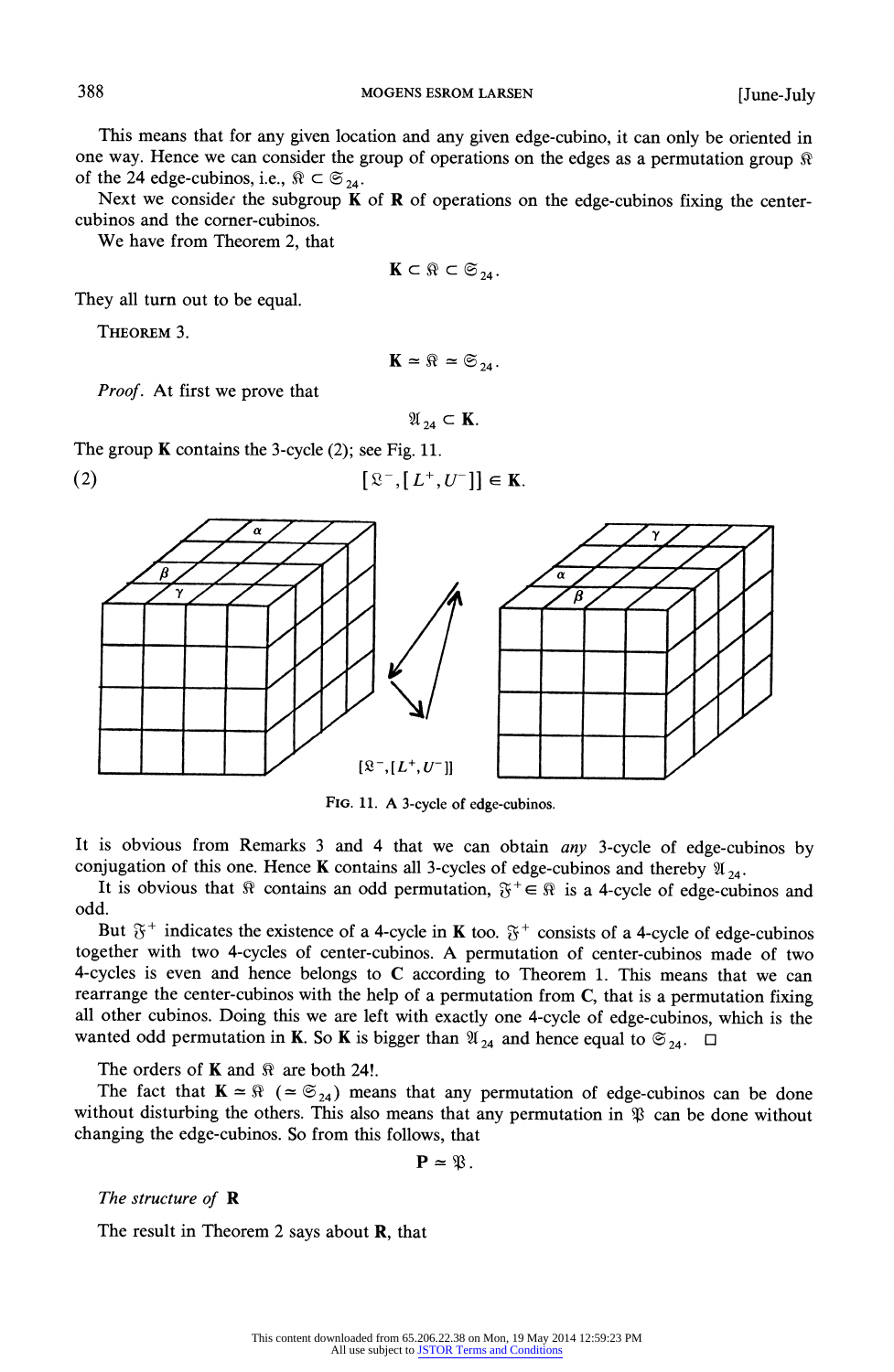$$
\mathbf{R} \simeq \mathbf{K} \times \mathbf{P}.
$$

Any possible permutation can be executed independently on the edge-cubinos and on the other cubinos. And from Theorem 1 we have

$$
\mathbf{H} \times \mathbf{C} \subset \mathbf{P} \subset \mathfrak{F} \times \mathfrak{C} \,,
$$

where P consists of the even permutations. This is to say, that of the 3 subgroups containing  $H \times C$  and of index 2 in  $\tilde{\varphi} \times \mathcal{C}$ , the group P is the one different from  $H \times \mathcal{C}$  and  $\tilde{\varphi} \times C$ . See Fig. 12.



FIG. 12. Diagram of center- and corner-groups.

The order of  **then is** 

$$
order(\mathbf{R}) = order(\mathbf{K}) \cdot order(\mathbf{P}),
$$

and

$$
order(P) = 2 \cdot order(H) \cdot order(C);
$$

all together

order(**R**) = 24! · 2 · 3<sup>7</sup> · 
$$
\frac{1}{2}
$$
 · 8! ·  $\frac{1}{2}$  · 24!.

To compute the number of patterns recall the group  $C_0$  of invisible permutations. As  $C_0$  is a subgroup of C, it must consist of the even permutations of each of the six 4-tuples by itself. There are  $4!^6$  permutations of 6 sets of 4 elements each, and of these, half are even. The order of  $C_0$ hence is

$$
\frac{1}{2}\cdot 24^6.
$$

The number of patterns of visible difference hence is

$$
\frac{3^7 \cdot 8! \cdot 24!^2}{24^6} = 177\ 62872\ 41975\ 57644\ 87697\ 82553\ 87965\ 78406\ 40000\ 00000.
$$

(This number includes a factor 24 from the group of physical turns of the cube (the *hexahedron* group; see [3], p. 37).)